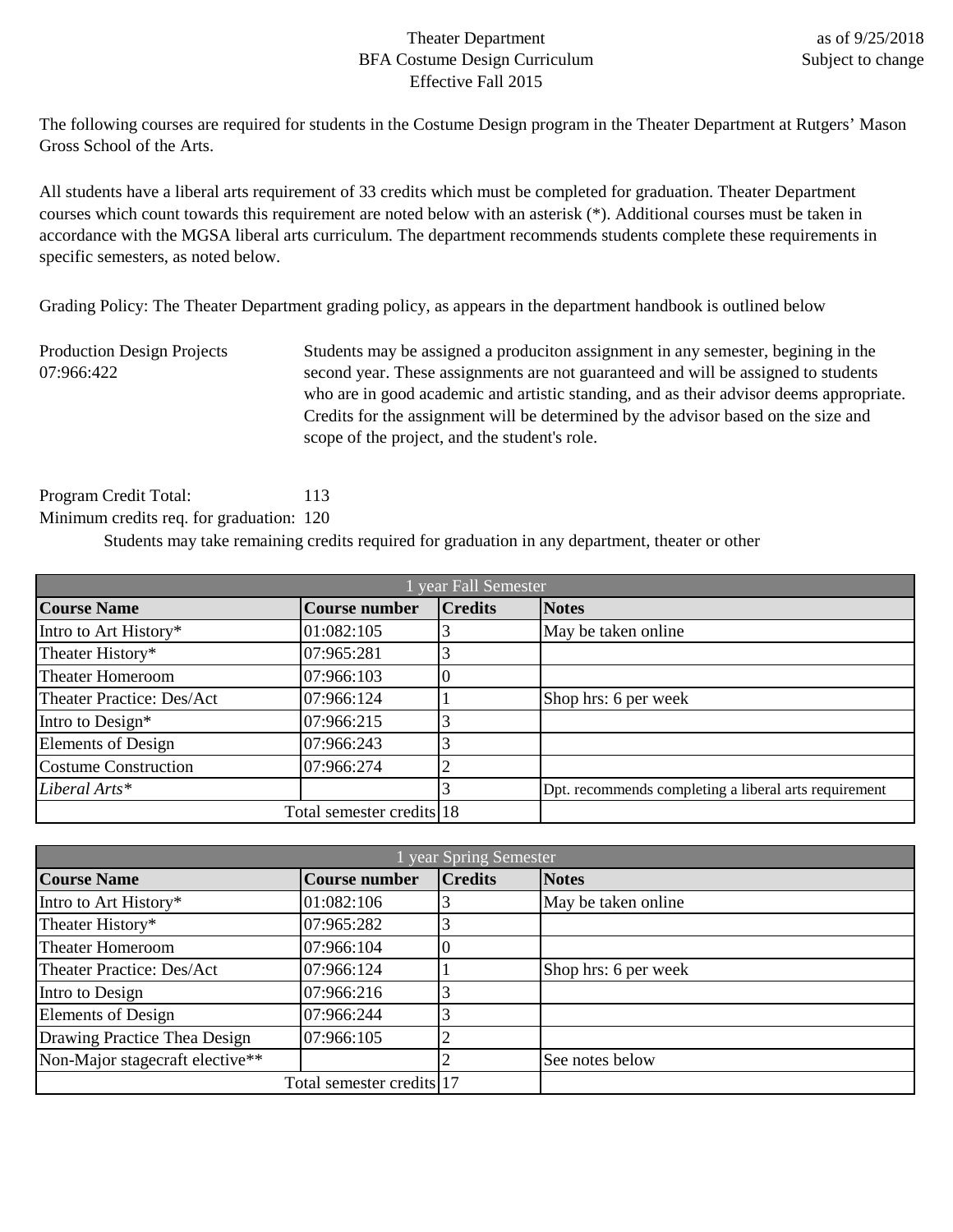## Theater Department BFA Costume Design Curriculum Effective Fall 2015

| 2 year Fall Semester                 |                           |                |                                                        |
|--------------------------------------|---------------------------|----------------|--------------------------------------------------------|
| <b>Course Name</b>                   | <b>Course number</b>      | <b>Credits</b> | <b>Notes</b>                                           |
| Global Theater I*                    | 07:965:370                |                |                                                        |
| <b>Theater Homeroom</b>              | 07:966:103                |                |                                                        |
| Drawing Practice Thea Design         | 07:966:105                |                |                                                        |
| History of Costume & Décor I         | 07:966:232                |                |                                                        |
| Costume Design I                     | 07:966:309                |                |                                                        |
| <b>Theater Practice</b>              | 07:966:323                |                | Shop hrs: 10 per week. Credits by arrangement. Enter 2 |
| <b>Advanced Costume Construction</b> | 07:966:390                |                |                                                        |
| Liberal Arts*                        |                           |                | Dpt. recommends completing a liberal arts requirement  |
|                                      | Total semester credits 19 |                |                                                        |

| 2 year Spring Semester        |                           |                |                                                        |
|-------------------------------|---------------------------|----------------|--------------------------------------------------------|
| <b>Course Name</b>            | <b>Course number</b>      | <b>Credits</b> | <b>Notes</b>                                           |
| Global Theater II             | 07:965:371                |                |                                                        |
| <b>Theater Homeroom</b>       | 07:966:104                |                |                                                        |
| Drawing Practice Thea Design  | 07:966:105                |                |                                                        |
| History of Costume & Décor II | 07:966:233                |                |                                                        |
| Costume Design I              | 07:966:310                |                | Needs approval                                         |
| Draping I                     | 07:966:311                |                |                                                        |
| <b>Theater Practice</b>       | 07:966:323                |                | Shop hrs: 10 per week. Credits by arrangement. Enter 2 |
|                               | Total semester credits 16 |                |                                                        |

| 3 year Fall Semester      |               |                |              |
|---------------------------|---------------|----------------|--------------|
| <b>Course Name</b>        | Course number | <b>Credits</b> | <b>Notes</b> |
| British Arts & Culture*   | 07:966:417    |                |              |
| Shakespeare's Plays*      | 07:966:427    |                |              |
| Thr Design in London      | 07:966:492    |                |              |
| Total semester credits 18 |               |                |              |

| 3 year Spring Semester       |                           |                |                                                       |
|------------------------------|---------------------------|----------------|-------------------------------------------------------|
| <b>Course Name</b>           | <b>Course number</b>      | <b>Credits</b> | <b>Notes</b>                                          |
| <b>Theater Homeroom</b>      | 07:966:104                |                |                                                       |
| Drawing Practice Thea Design | 07:966:106                |                |                                                       |
| Costume Design II            | 07:966:335                |                |                                                       |
| <b>Production Techniques</b> | 07:966:411                |                | Shop hours: 12 per week                               |
| Costume History Seminar      | 07:966:455                |                |                                                       |
| Liberal Arts*                |                           |                | Dpt. recommends completing a liberal arts requirement |
|                              | Total semester credits 12 |                |                                                       |